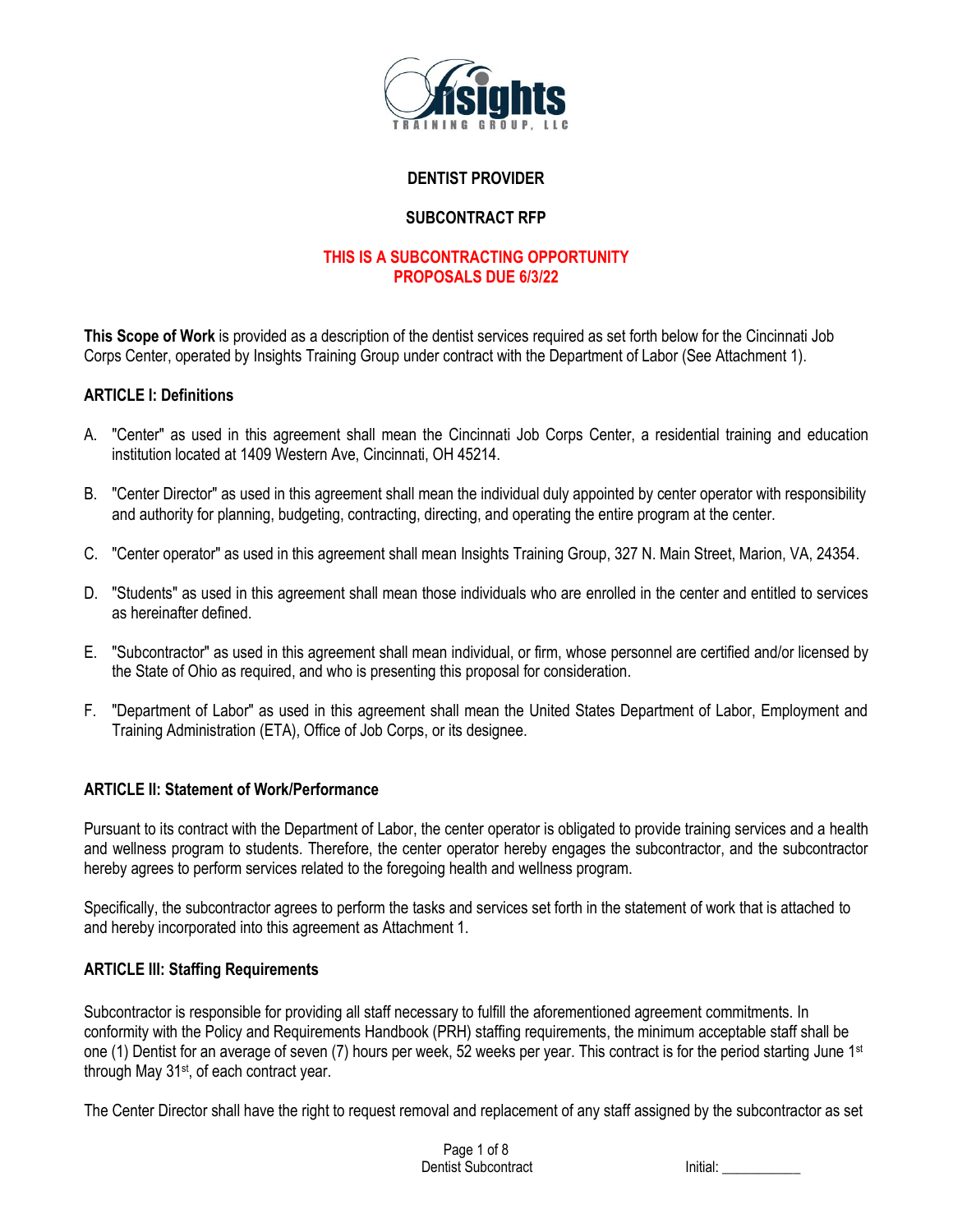

forth herein. Subcontractor agrees to comply with any such request and the staff member may be replaced by the subcontractor as soon as practical at no cost to the center. "Staff' for the purpose of this article shall mean and include professional and nonprofessional employees of the subcontractor.

The subcontractor shall identify one health professional to assume the responsibilities of the center dentist. In addition to the direct health services that shall be provided at the center, the center dentist will oversee the development, implementation, and monitoring of the total center oral health and wellness program, which is subject to the approval of the Center Director.

## **ARTICLE IV: Period of Performance**

Standard facility contract year runs from June 1<sup>st</sup> to May 31<sup>st</sup> of the following year. The parties mutually agree that this agreement shall be in effect from the point when an award notification is provided to the subcontractor by the Center's Purchasing Agent. The agreement also includes the possibility of 12-month extensions as approved.

## **ARTICLE V: Compensation/Payment/Limitation**

## **A. Compensation**

Remuneration for services rendered will be proposed at a dollars-per-hour rate for:

CJCC 2022 CONTRACT YEAR (June 1, 2022 through May 31, 2023) or whatever the remaining balance of the contract year shall be. This also includes any continuation of services as approved with the inclusion of optional year extensions if any are available.

#### **B. Payment**

Payment shall be made within thirty (30) days of receipt by the center operator of an acceptable invoice.

#### **ARTICLE VI: Indemnification and Insurance**

The subcontractor does hereby agree to indemnify and hold harmless the center; the center operator; the Department of Labor and their officers, agents, and employees from any claim, action, lawsuit or liability for injury or damage to any person or property arising out of performance of this agreement. The subcontractor is required to maintain a current professional liability policy with a limit of at least \$1,000,000 per claim, \$3,000,000 annual aggregate.

#### **ARTICLE VII: Independent Contractor**

This agreement is not intended by the parties to constitute or create a joint venture, partnership, formal business organization of any kind, or employer/employee relationship between the parties, and the rights and obligations of all parties shall be only those expressly set forth herein. Neither party shall have authority to bind the other except to the extent authorized herein. The parties to this agreement shall remain as independent contractors at all times, and neither party shall act as the agent for the other.

Subcontractor shall secure and keep current, at its own expense, all licenses and other certifications required by law or otherwise necessary to fulfill the statement of work. Subcontractor shall be solely and exclusively liable to third parties for all costs incurred by the subcontractor and for all claims of damage against the subcontractor arising out of or based on subcontractor's performance of this agreement, and is responsible for maintaining proper insurance, at the subcontractor's sole expense, to cover any and all such contingencies. Subcontractor shall also assume full responsibility for payment of any and all federal,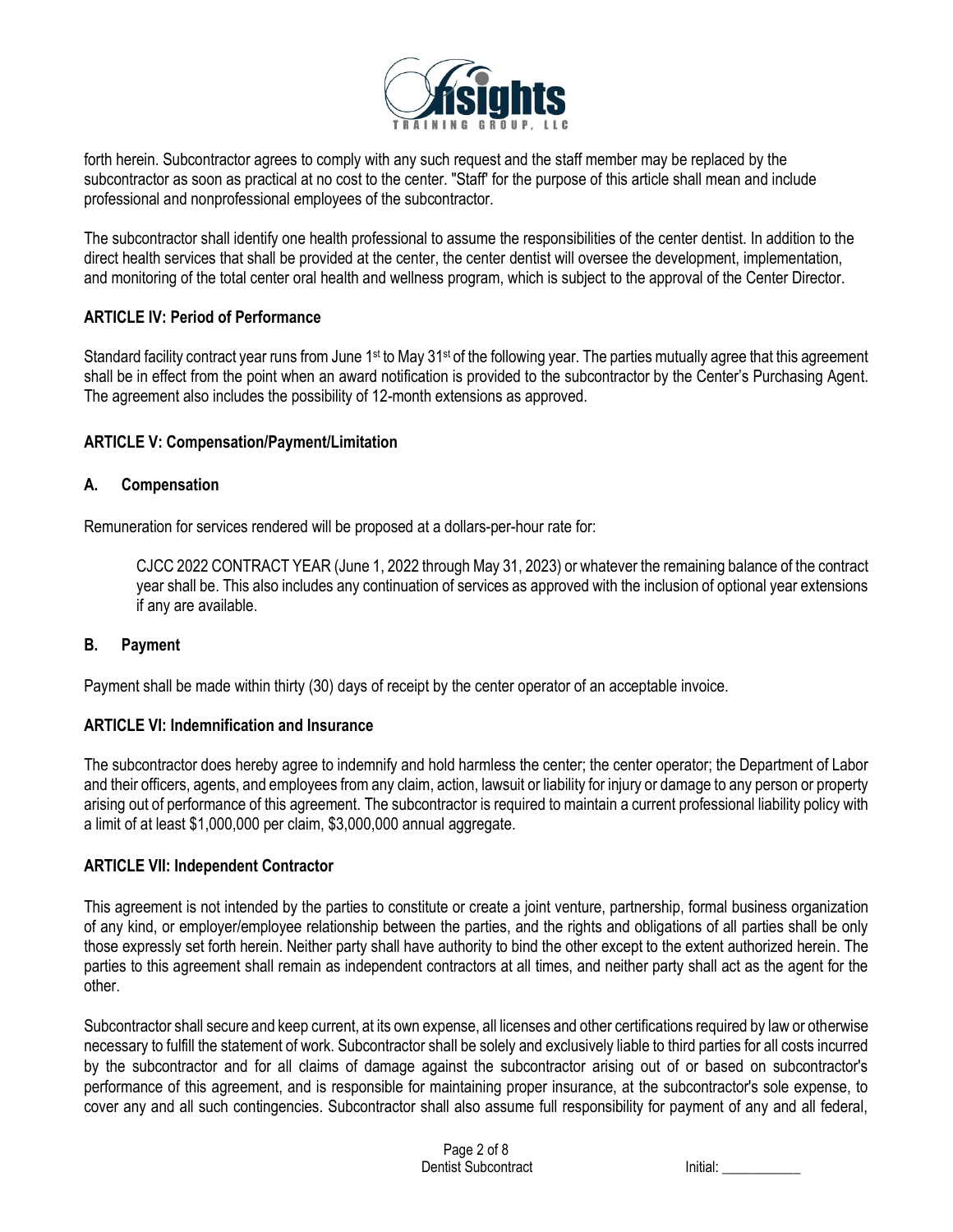

state, and local taxes or contributions imposed or required under unemployment insurance, social security, and income tax laws, with respect to subcontractor's performance under this agreement.

## **ARTICLE VIII: Termination of Agreement**

This agreement may be terminated by the center operator, or subcontractor upon thirty (30) days written notice. The notice shall be effective on the same date as duly posted in the United States mail, certified, addressed and postage paid. The notice shall be sent to the affected parties at:

| To the center:          | Cincinnati Job Corp Center<br>Attn: Center Director<br>1409 Western Ave<br>Cincinnati, OH 45214-2041 |
|-------------------------|------------------------------------------------------------------------------------------------------|
| To the center operator: | Insights Training Group, LLC<br>327 N. Main Street<br>Marion, VA 24354                               |
| To Subcontractor:       |                                                                                                      |

The center operator also reserves the right to terminate this agreement, in whole or in part, with or without notice.

#### **ARTICLE IX: General Provisions**

The parties agree that the following provisions are applicable to this agreement:

- A. That the subcontractor agrees to perform its services in accordance with professional standards and policies, procedures, and guidelines as may be established, from time to time, by the Department of Labor and/or the center operator. The subcontractor further agrees and acknowledges that the Department of Labor and the center operator reserve the right to change, modify, alter, and revoke the said policies, procedures, and guidelines.
- B. That no services under this agreement shall be delegated or subcontracted without the express written permission of the center operator.
- C. That the center operator may at any time, by written order, make reasonable requests for amendments and additions, within the general scope of this agreement, in the definition of services and tasks to be performed, the time, and the place of performance thereof.
- D. That the subcontractor shall maintain confidential health records on each student. These records shall be maintained in accordance with all Department of Labor and Job Corps standards and shall be the property of the Department of Labor.
- E. That the subcontractor shall make no public statements with respect to this agreement or its work there under and shall issue no public statements or advertising or conduct research related thereto without the prior written approval of the Center Director and the Department of Labor.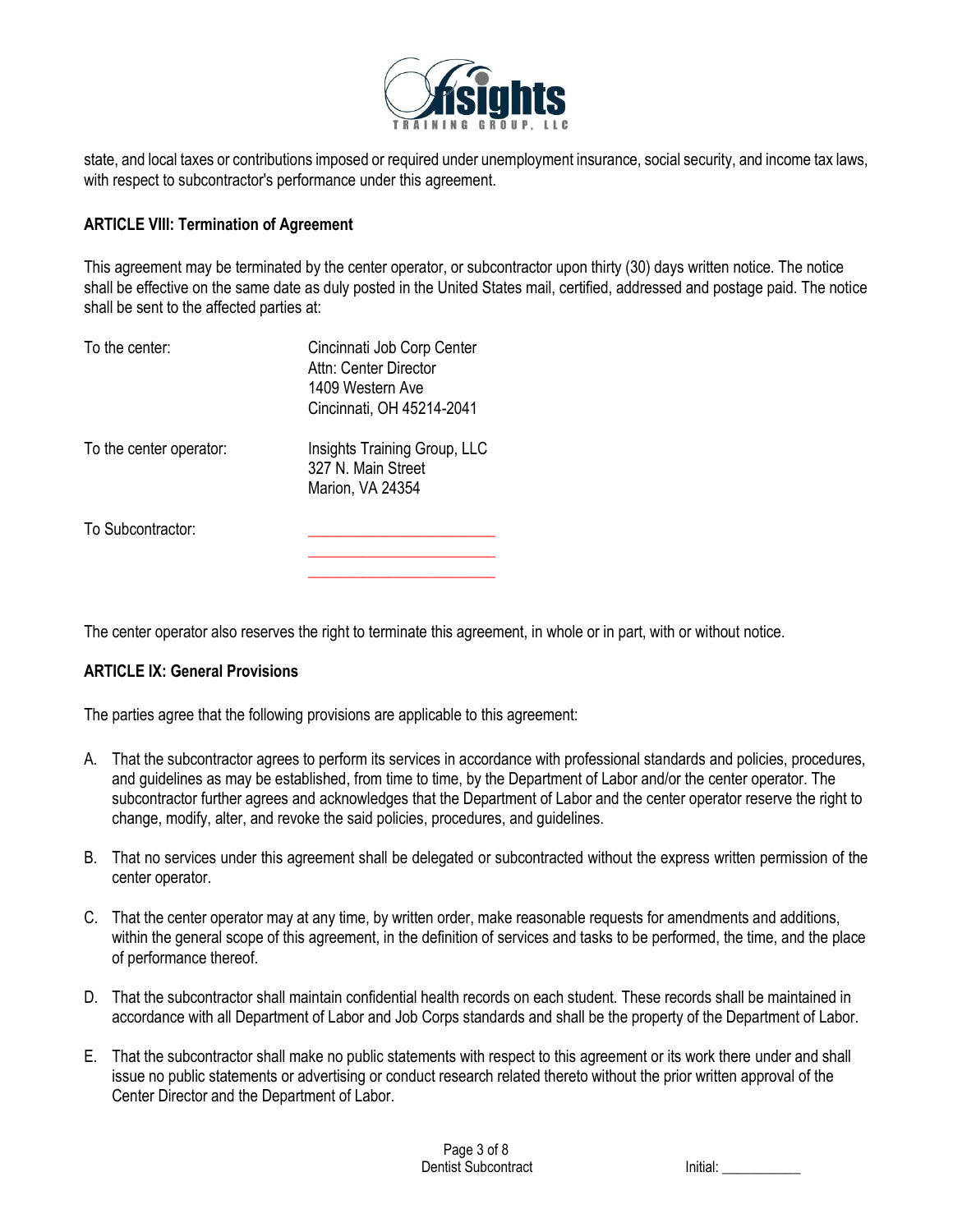

- F. That the subcontractor shall provide the center operator with current copies of professional licenses and insurance certificates.
- G. That it is understood and agreed that the services provided by the subcontractor are subject to monitoring and review by the Department of Labor.
- H. That this agreement is subject to the terms and conditions of the center operator's prime contract and certain provisions contained therein may be applicable to subcontractor. It is hereby understood and agreed that the provisions set forth in Attachment 2, if any, are hereby incorporated into this agreement by reference and shall have the same force and effect as though set out in full text herein.
- I. The agreement shall be construed and enforced in accordance with the laws of the state of Ohio.
- J. If any term or provision of this agreement is held to be illegal, invalid, void, and/or unenforceable, for any reason, such term or provision shall be fully severable; this agreement shall be construed and enforced as if such illegal, invalid, void, and/or unenforceable term or provision had never comprised a part of this agreement; and the remaining terms and provisions of this agreement shall remain in full force and effect.
- K. This agreement can only be modified in writing executed by each of the parties or their authorized agents.
- L. This writing is intended by the parties to be the final expression of their agreement and is a complete and exclusive statement of its terms, and all communications, negotiations, considerations, and representations, whether written or oral, between the parties with respect to the subject matter of this agreement are incorporated. Other than as specifically set forth in this agreement, no representations, understandings, and/or agreements have been made or relied upon in the making of this agreement.
- M. Evaluation of Award:

Insights Training Group, LLC anticipates the award of a single contract as a result of this solicitation to the responsible offeror whose proposal is responsive to the solicitation and is determined to be the best value. Selection of the best value is determined through the process of evaluating strengths and weaknesses of each offeror's proposal in accordance with the evaluation criteria stated herein.

In determining the best value, credentials are more important than past performance. Credentials and past performance combined are more important than cost. Insights Training Group LLC is more concerned with obtaining a proposal demonstrating superior credentialing and past performance than making an award at the lowest evaluated cost. Thus, the closer or more similar in merit that the offeror's credentials and past performance are evaluated to be the more likely the evaluated cost may be the determining factor in selection for award. However, Insights Training Group, LLC will not make an award at a premium in cost that it considers disproportionate to the benefits associated with the evaluated superiority of the offeror's credentials and past performance.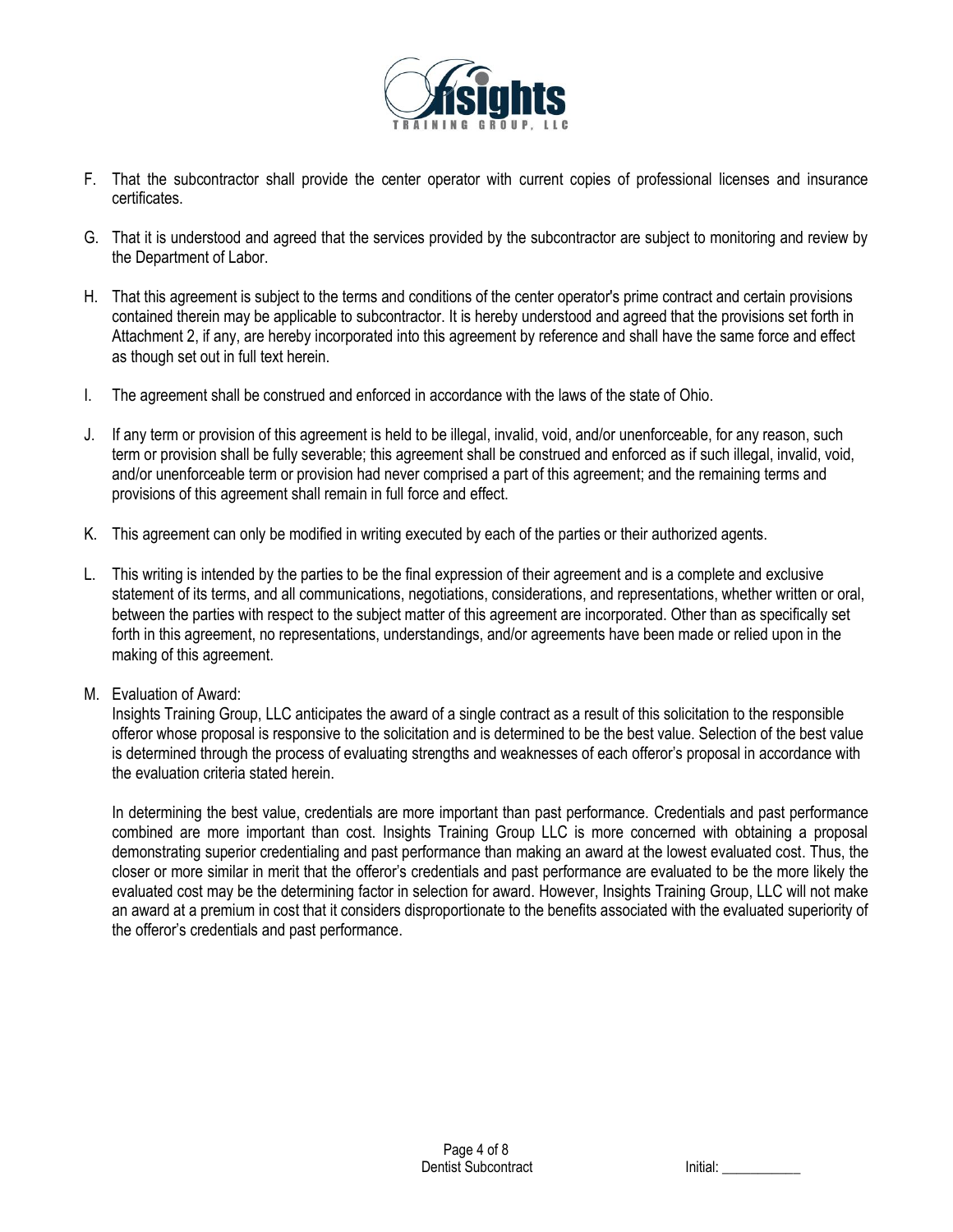

**Attachment 1**

# **DENTIST**

## **STATEMENT OF WORK**

(Oral Health Services)

Subcontractor shall provide adequate licensed personnel to perform dental services for students, including but not limited to:

- Providing a Dental readiness inspection within 14 days after the student's arrival at the center. Document this exam on the entrance physical exam form. Dentist may train and designate another health staff to complete these exams if needed.
- Elective oral exam including bitewing x-rays upon students request for follow up on dental readiness exam
- Providing a student with a written diagnosis and treatment plan. With opportunity to accept or decline services. If services are declined, student may at any time choose to have the elective work completed.
- Establishing treatment according to priority classification and within program constraints.
- Providing basic dental care, as defined by the Job Corps PRH.
- Providing oral health education.
- Establishing an appropriate referral system to ensure the receipt of specialty care as defined in the PRH and within budget constraints.
- Providing or arranging for 24-hour emergency coverage.
- Participating in the coordination and integration of the oral health program with the wellness components, center activities, and center-community activities.
- Maintaining the accuracy and confidentiality of all required oral health and wellness records when they are in the subcontractor's presence.
- Providing support to the students in acquiring the oral health-related skills, knowledge, and attitudes that will make them employable.
- Promoting opportunities for the students to practice the skills that will help make them employable.
- Developing and complying with Job Corps infection control policies and procedures.
- Reviewing and signing standing orders annually for dental care in accordance with the Technical Assistance Guide on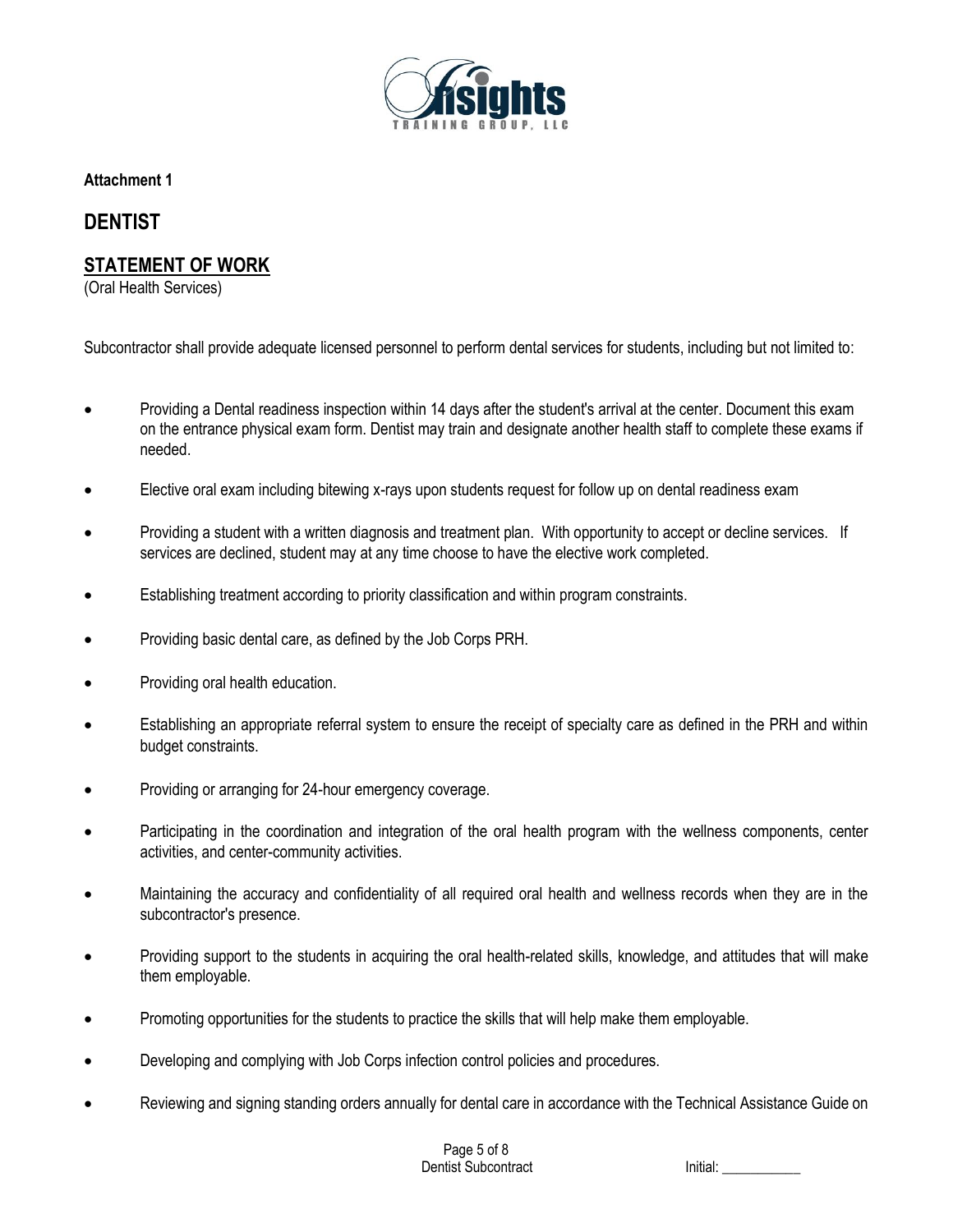

Standing Orders.

- Enforcing appropriate student workplace behavior when students are in the dental office or waiting area.
- Arranging appropriate medical separations in conformity with the PRH.
- Collecting data and preparing reports as required by the Center Director and/or the Department of Labor.
- Advising/consulting as requested with the Center Director and center staff on oral health and dental programmatic issues.
- Cooperating with corporate and Regional Office center assessments.
- Ensuring that regular preventive maintenance is provided to the dental equipment.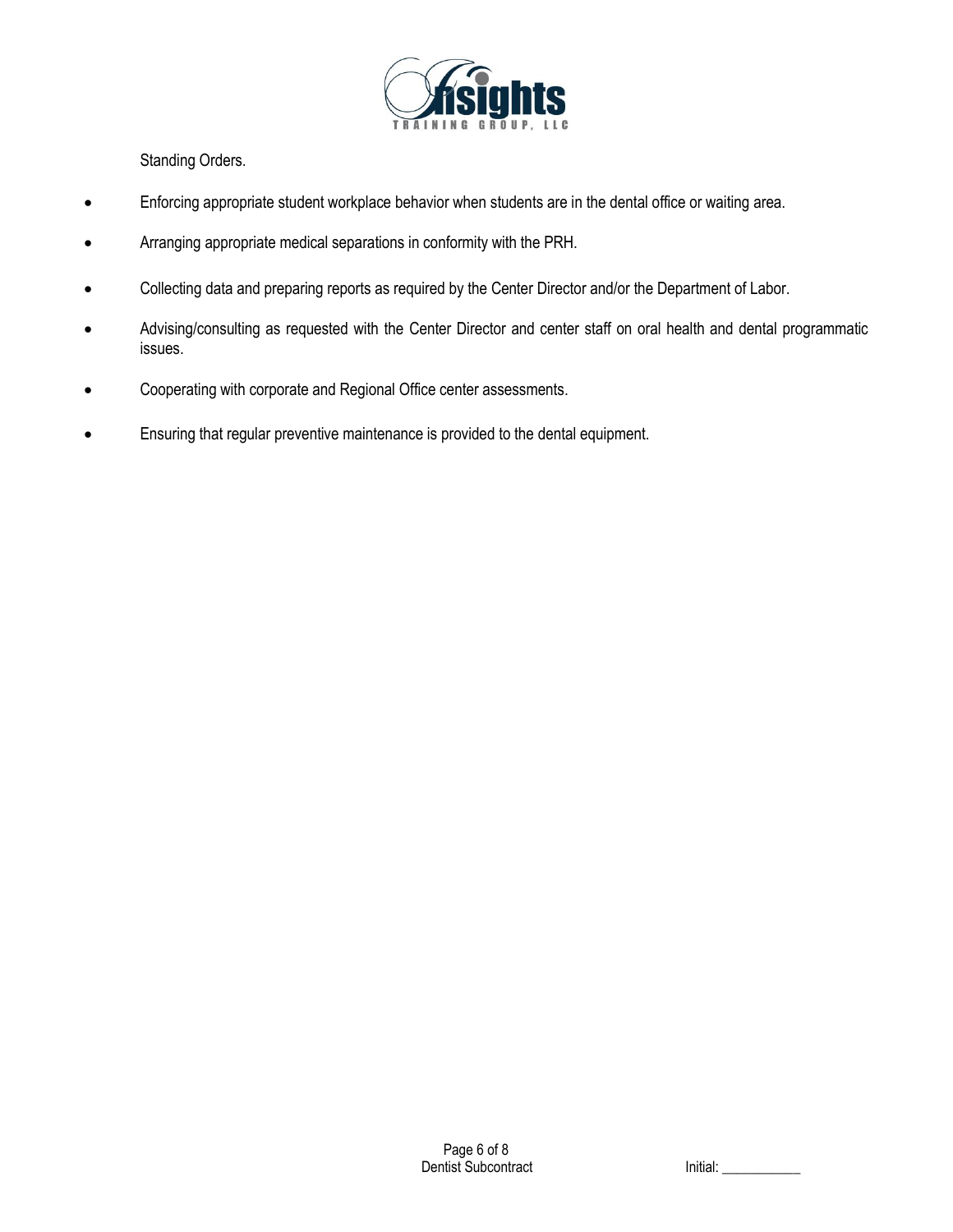

## **Attachment 2**

Insights Training Group, LLC Terms and Conditions can be found at [www.insightsllc.net.](http://www.insightsllc.net/)